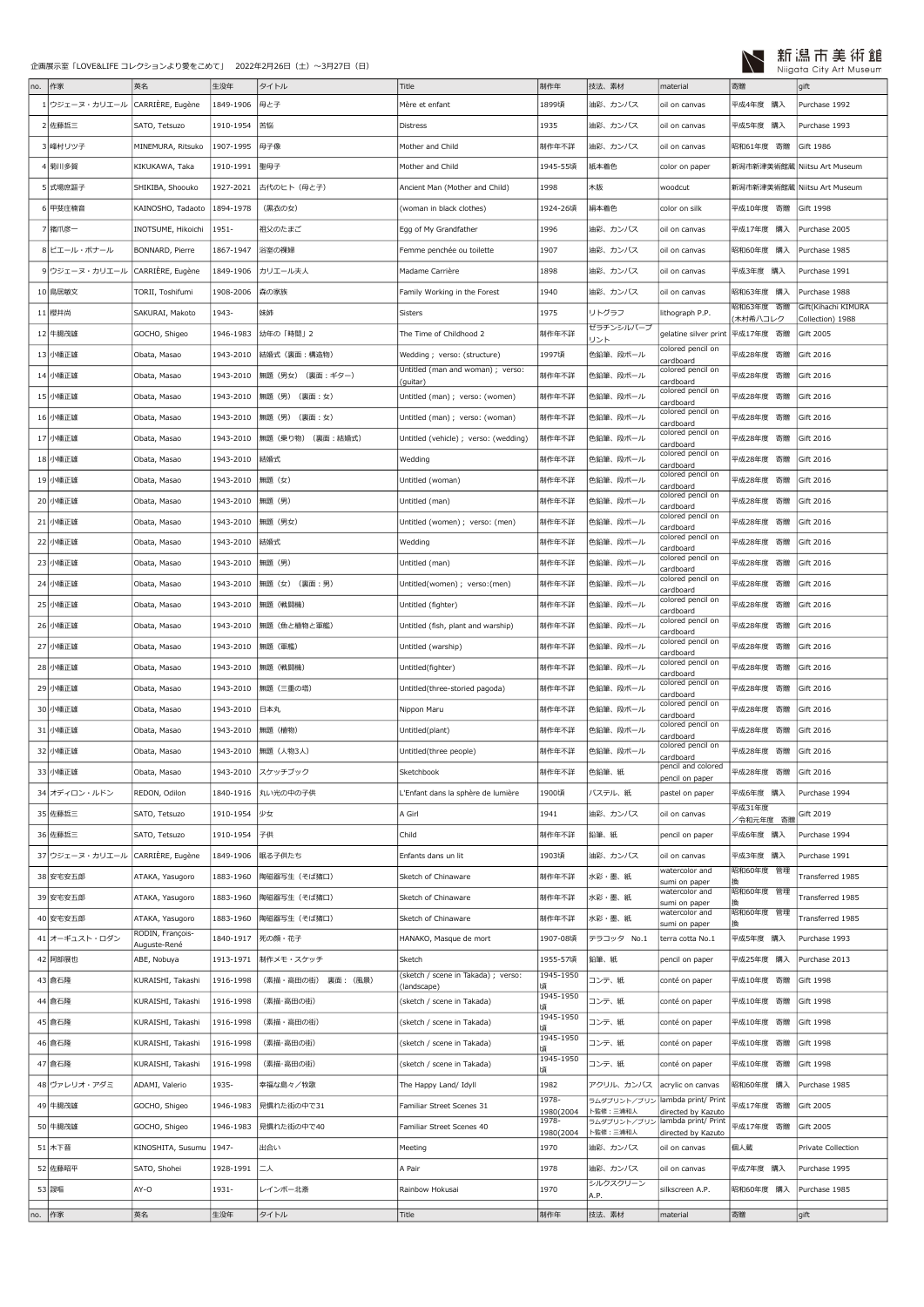|    | 54 加山又造                              | KAYAMA, Matazo                                                                                                                                                                                                                                                           | 1927-2004 | レースの裸婦 2                                                               | Rose Lace 2                                                                  | 1978               | リトグラフ P.P.             | lithograph P.P.                                       | 昭和63年度 寄贈<br>木村希八コレク          | Gift(Kihachi KIMURA<br>Collection)      |
|----|--------------------------------------|--------------------------------------------------------------------------------------------------------------------------------------------------------------------------------------------------------------------------------------------------------------------------|-----------|------------------------------------------------------------------------|------------------------------------------------------------------------------|--------------------|------------------------|-------------------------------------------------------|-------------------------------|-----------------------------------------|
|    | 55 草間彌生                              | KUSAMA, Yayoi                                                                                                                                                                                                                                                            | 1929-     | 銀の靴                                                                    | Silver Shoes                                                                 | 2005               | ミクストメディア               | mixed-media                                           | 平成27年度 寄贈                     | Gift 2015                               |
|    | 56 荒木経惟                              | ARAKI, Nobuyoshi                                                                                                                                                                                                                                                         | $1940 -$  | 堕楽園 (全40点のうち6点)                                                        | From De-Paradise                                                             | 2012               | モノクロRCプリント             | monochrome RC<br>print                                | 平成25年度 寄贈                     | Gift 2013                               |
|    | 57 馬越陽子                              | MAKOSHI, Yoko                                                                                                                                                                                                                                                            | 1934-     | 生命の歩み一遥か                                                               | Steps of Life - Faraway                                                      | 1979               | 油彩・蜜蝋、カンバ              | oil and beeswax or<br>canvas                          | 平成4年度 購入                      | Purchase 1992                           |
|    | 58 高松次郎                              | TAKAMATSU, Jiro                                                                                                                                                                                                                                                          | 1936-1998 | 古事記・日本書紀より「国生み」 がらんど There was void from "Birth of a                   |                                                                              | 1984               | シルクスクリーン               | silkscreen 59/87                                      | 昭和60年度 購入                     | Purchase 1985                           |
|    | 59 高松次郎                              | TAKAMATSU, Jiro                                                                                                                                                                                                                                                          | 1936-1998 | うがあった<br>古事記・日本書紀より「国生み」 火の誕生                                          | Nation" (Collection of seven prints<br>The birth of fire from "Birth of a    | 1984               | 59/87<br>シルクスクリーン      | silkscreen 59/87                                      | 昭和60年度 購入                     | Purchase 1985                           |
|    | 60 高松次郎                              | TAKAMATSU, Jiro                                                                                                                                                                                                                                                          | 1936-1998 | 古事記・日本書紀より「国生み」わだつみ                                                    | Nation"(Collection of seven prints<br>The Scaly Ocean Palace (Form "Birth of | 1984               | 59/87<br>シルクスクリーン      | silkscreen 59/87                                      | 昭和60年度 購入                     | Purchase 1985                           |
|    | ヤーナ・キセロヴァ・シ                          | Jana KISELOVA-                                                                                                                                                                                                                                                           | 1942-     | のいろこのみや<br>アダムとエヴァ                                                     | a Nation" (Collection of seven prints                                        |                    | 59/87<br>水彩・インク、綿布     | watercolor and ink                                    |                               |                                         |
| 6  | チェコヴァー                               | SITEKOVA                                                                                                                                                                                                                                                                 |           |                                                                        | Adam and Eve                                                                 | 1994               |                        | on cotton                                             | 新潟市新津美術館蔵                     | Niitsu Art Museum                       |
|    | 62 池田龍雄                              | IKEDA, Tatsuo                                                                                                                                                                                                                                                            | 1928-2020 | 楕円空間 NO.5                                                              | Elliptical Space No.5                                                        | 1963-1964          | 油彩、紙製ボード               | oil on paste-board                                    | 昭和63年度 購入                     | Purchase 1988                           |
|    | 63 星野眞吾                              | HOSHINO, Shingo                                                                                                                                                                                                                                                          | 1923-1997 | 蠢めきだす                                                                  | Squirming                                                                    | 1958               | 紙本着色<br>椅子・椅子の脚・そ      | color on paper                                        | 平成10年度 寄贈                     | Gift 1998                               |
|    | 64 阪田清子                              | SAKATA, Kiyoko                                                                                                                                                                                                                                                           | 1972-     | たとえばひとつの部屋                                                             | For Instance, One Room                                                       | 2011-2012          | の他                     | chair, legs of chair <br>and other                    | 平成28年度 寄贈                     | Gift 2016                               |
|    | 65 坂口綱男                              | SAKAGUCHI, Tsunao                                                                                                                                                                                                                                                        | 1953-     | 安吾のいる風景一蒲田外観                                                           | Scene of ANGO-Dwelling in KAMATA                                             | 1979               | ゼラチンシルバーブ<br>リント       | qelatine silver print   新潟市新津美術館蔵   Niitsu Art Museum |                               |                                         |
|    | 66 坂口綱男                              | SAKAGUCHI, Tsunao                                                                                                                                                                                                                                                        | 1953-     | 安吾のいる風景―鉛筆のじかんへ                                                        | Scene of ANGO-Toward Time of Pencil                                          | 1979               | ゼラチンシルバーブ<br>リント       | gelatine silver print                                 | 新潟市新津美術館蔵                     | Niitsu Art Museum                       |
|    | 67 坂口綱男                              | SAKAGUCHI, Tsunao                                                                                                                                                                                                                                                        | 1953-     | 安吾のいる風景一礼拝堂                                                            | Scene of ANGO-Chapel                                                         | 1982               | ゼラチンシルバーフ<br>リント       | gelatine silver print                                 | 新潟市新津美術館蔵   Niitsu Art Museum |                                         |
|    | 68 坂口綱男                              | SAKAGUCHI, Tsunao                                                                                                                                                                                                                                                        | 1953-     | 安吾のいる風景一遠回り                                                            | Scene of ANGO-Detour                                                         | 1982               | ゼラチンシルバーブ<br>リント       | gelatine silver print                                 | 新潟市新津美術館蔵                     | Niitsu Art Museum                       |
|    | 69 坂口綱男                              | SAKAGUCHI, Tsunao                                                                                                                                                                                                                                                        | 1953-     | 安吾のいる風景一日本海                                                            | Scene of ANGO-The Japan Sea                                                  | 1982               | ゼラチンシルバーブ<br>リント       | gelatine silver print                                 | 新潟市新津美術館蔵                     | Niitsu Art Museum                       |
|    | 70 坂口綱男                              | SAKAGUCHI, Tsunao                                                                                                                                                                                                                                                        | 1953-     | 安吾のいる風景一動かざる石                                                          | Scene of ANGO-Monument that doesn't                                          | 1982               | ゼラチンシルバーブ<br>リント       | gelatine silver print                                 | 新潟市新津美術館蔵                     | Niitsu Art Museum                       |
|    | 71 坂口綱男                              | SAKAGUCHI,                                                                                                                                                                                                                                                               | 1953-     | 安吾のいる風景一〇〇〇のめがね                                                        | move<br>Scene of ANGO- X's Glasses                                           | 1982               | ゼラチンシルバーブ              | gelatine silver print                                 | 新潟市新津美術館蔵                     | Niitsu Art Museum                       |
|    | 72 坂口綱男                              | <b>TSUNAO</b><br>SAKAGUCHI,                                                                                                                                                                                                                                              | 1953-     | 安吾のいる風景–Rolleicordと時計と                                                 | Scene of ANGO- With Rolleicord and                                           | 1982               | リント<br>ゼラチンシルバーブ       | gelatine silver print                                 | 新潟市新津美術館                      | Niitsu Art Museum                       |
|    | 73 小林敬生                              | TSUNAO<br>KOBAYASHI, Keisei                                                                                                                                                                                                                                              | 1944-     | 漂泊 NO.10-A                                                             | Watch<br>Wandering No.10-A                                                   | 1984               | リント<br>木口木版 7/40       | wood-engraving                                        | 昭和62年度 購入                     | Purchase 1987                           |
|    |                                      |                                                                                                                                                                                                                                                                          |           |                                                                        |                                                                              |                    |                        | 7/40<br>oil and tempera on                            |                               |                                         |
|    | 74 川口起美雄                             | KAWAGUCHI, Kimio                                                                                                                                                                                                                                                         | 1951-     | 交感(音の抑揚)                                                               | Symphathy (Sounds Inflection)                                                | 1986               | 油彩・テンペラ、板<br>エッチング・アクア | board<br>etching and                                  | 昭和63年度 購入                     | Purchase 1988                           |
|    | 75 相笠昌義                              | AIGASA, Masayoshi                                                                                                                                                                                                                                                        | 1939-     | 駅にて 冬陽                                                                 | At the Station : Winter Sun                                                  | 1977               | チント                    | aquatint E.P.                                         | 昭和60年度 購入<br>昭和60年度<br>管理     | Purchase 1985                           |
|    | 76 藤井浩佑                              | FUJII, Koyu                                                                                                                                                                                                                                                              | 1882-1958 | 背を拭く女                                                                  | Woman Wiping Her back                                                        | c.1926             | ブロンズ                   | bronze                                                |                               | Transferred 1985                        |
|    | 77 細野稔人                              | HOSONO, Toshihito                                                                                                                                                                                                                                                        | 1932-     | リボンを結ぶ少女                                                               | Girl Tying a Ribbon                                                          | 1984               | ブロンズ                   | bronze                                                | 昭和61年度 購入                     | Purchase 1986                           |
|    | 78 仲川猛                               | NAKAGAWA, Takeshi                                                                                                                                                                                                                                                        | 1918-2017 | いこい                                                                    | Relaxation                                                                   | 1986               | 油彩、カンバス                | oil on canvas                                         | 新潟市新津美術館蔵                     | Niitsu Art Museum                       |
|    | 79 高森捷三                              | TAKAMORI, Katsuzo                                                                                                                                                                                                                                                        | 1908-1977 | (風景)                                                                   | (landscape)                                                                  | 1946               | 油彩、カンバス                | oil on canvas                                         | 平成25年度 寄贈                     | Gift 2013                               |
|    | 80 藤井浩佑                              | FUJII, Koyu                                                                                                                                                                                                                                                              | 1882-1958 | 爪を切る女                                                                  | Woman Clipping Her Toe Nails                                                 | 1927               | ブロンズ                   | bronze                                                | 昭和60年度 管理                     | Transferred 1985                        |
|    | 81 矢部友衛                              | YABE, Tomoe                                                                                                                                                                                                                                                              | 1892-1981 | 湯河原                                                                    | Yugawara                                                                     | 1948頃              | 油彩、カンバス                | oil on canvas                                         | 平成7年度 寄贈                      | Gift 1995                               |
|    | 82 安宅安五郎                             | ATAKA, Yasugoro                                                                                                                                                                                                                                                          | 1883-1960 | 午後                                                                     | One Afternoon                                                                | 1928               | 油彩、カンバス                | oil on canvas                                         | 昭和63年度 寄贈                     | <b>Gift 1988</b>                        |
|    | 83 岡本唐貴                              | OKAMOTO, Toki                                                                                                                                                                                                                                                            | 1903-1986 | (刈入れ風景・農作業)                                                            | (rice harvest)                                                               | 1941               | 油彩、カンバス                | oil on canvas                                         | 平成7年度 寄贈                      | Gift 1995                               |
|    | 84 岡本唐貴                              | OKAMOTO, Toki                                                                                                                                                                                                                                                            | 1903-1986 | たき火                                                                    | Bonfire                                                                      | 1947               | 油彩、カンバス                | oil on canvas                                         | 平成7年度 寄贈                      | Gift 1995                               |
|    | 85 矢部友衛                              | YABE, Tomoe                                                                                                                                                                                                                                                              | 1892-1981 | 藁連び                                                                    | Carring Straw                                                                | 1946               | 油彩、カンバス                | oil on canvas                                         | 平成7年度 寄贈                      | Gift 1995                               |
| 86 | ミレー、ジャン=フラン                          | MILLET, Jean-Franç                                                                                                                                                                                                                                                       | 1814-1875 | 羊の毛を梳く女                                                                | La Cardeuse                                                                  | 1863               | エッチング                  | etching                                               | 昭和61年度 管理                     | Transferred 1986                        |
| 87 | ソワ<br>ミレー、ジャン=フラン MILLET, Jean-Franç |                                                                                                                                                                                                                                                                          |           | 1814-1875 労働への出発                                                       |                                                                              | 1863               | エッチング                  |                                                       | 昭和61年度 管理                     |                                         |
|    | ソワ                                   | ois                                                                                                                                                                                                                                                                      |           | 「潟と里山」より                                                               | Le Depart pour le travail<br>Fishing in Winter (Sakata Wetland)              |                    |                        | etching                                               | 換                             | Transferred 1986                        |
|    | 88 石川直樹                              | ISHIKAWA, Naoki                                                                                                                                                                                                                                                          | 1977-     | 新潟市西区 佐潟 冬の漁                                                           | Nishi Ward, Niigata City from 'Kata and                                      | 2015               | タイプCプリント               | chromogenic print<br>pen and pencil on                | 平成29年度 購入                     | Purchase 2017                           |
|    | 89 佐藤清三郎                             | SATO, Seizaburo                                                                                                                                                                                                                                                          | 1911-1945 | (水仕事の女)                                                                | (woman cleaning the floor)                                                   | 制作年不詳              | ペン、鉛筆・紙                | paper<br>pen and pencil on                            | 平成26年度 寄贈                     | Gift 2014                               |
|    | 90 佐藤清三郎                             | SATO, Seizaburo                                                                                                                                                                                                                                                          | 1911-1945 | (草を刈る人)                                                                | (mowing man)                                                                 | 制作年不詳              | コンテ・紙                  | paper                                                 | 平成26年度 寄贈                     | Gift 2014                               |
|    | 91 佐藤清三郎                             | SATO, Seizaburo                                                                                                                                                                                                                                                          | 1911-1945 | (船を曳く男)                                                                | (hauler of a boat)                                                           | 制作年不詳              | コンテ・紙                  | conté on paper                                        | 平成26年度 寄贈                     | Gift 2014                               |
|    | 92 野田哲也                              | NODA, Tetsuya                                                                                                                                                                                                                                                            | 1940-     | 日記1972年9月10日                                                           | Diary: September 10, 1972                                                    | 1972               | リトグラフ P.P.             | lithograph P.P.                                       | 昭和63年度 寄贈<br>木村希八コレク          | Gift(Kihachi KIMURA<br>Collection) 1988 |
|    | 93 野田哲也                              | NODA, Tetsuya                                                                                                                                                                                                                                                            | 1940-     | 日記1972年10月4日                                                           | Diary: October 4, 1972                                                       | 1972               | リトグラフ P.P.             | lithograph P.P.                                       | 昭和63年度 寄贈<br>木村希八コレク          | Gift(Kihachi KIMURA<br>Collection) 1988 |
|    | 94 野田哲也                              | NODA, Tetsuya                                                                                                                                                                                                                                                            | 1940-     | 日記1972年10月14日                                                          | Diary: October 14, 1972                                                      | 1972               | リトグラフ P.P.             | lithograph P.P.                                       | 昭和63年度 寄贈<br>木村希八コレク          | Gift(Kihachi KIMURA<br>Collection) 1988 |
|    | 95 野田哲也                              | NODA, Tetsuya                                                                                                                                                                                                                                                            | 1940-     | 日記1973年9月13日                                                           | Diary: September 13, 1973                                                    | 1973               | リトグラフ P.P.             | lithograph P.P.                                       | 昭和63年度 寄贈<br>木村希八コレク          | Gift(Kihachi KIMURA<br>Collection) 1988 |
|    | 96 ゾフィア・リデト                          | RYDET, Zofia                                                                                                                                                                                                                                                             | 1911-1997 | 《社会学的記録1978-83年》シリーズより From 'Sociological record 1978-83'<br>『キェルツェ県』  | series "Województwo Kielce"                                                  | 1978-83            | ゼラチンシルバーフ<br>リント       | gelatine silver print                                 | 平成18年度 購入                     | Purchase 2006                           |
|    | 97 ゾフィア・リデト                          | RYDET, Zofia                                                                                                                                                                                                                                                             | 1911-1997 | 《社会学的記録1978-83年》シリーズより From 'Sociological record 1978-83'              |                                                                              | 1978-83            | ゼラチンシルバーブ              | gelatine silver print                                 | 平成18年度 購入                     | Purchase 2006                           |
|    | 98 ゾフィア・リデト                          | RYDET, Zofia                                                                                                                                                                                                                                                             | 1911-1997 | 『キェルツェ県』<br>《社会学的記録1978-83年》シリーズより From 'Sociological record 1978-83'  | series "Województwo Kielce"                                                  | 1978-83            | リント<br>ゼラチンシルバーブ       | gelatine silver print                                 | 平成18年度 購入                     | Purchase 2006                           |
|    | 99 ゾフィア・リデト                          | RYDET, Zofia                                                                                                                                                                                                                                                             | 1911-1997 | 『スヴァウキ県』<br>《社会学的記録1978-83年》シリーズより From 'Sociological record 1978-83'  | series "Województwo Suwałki"                                                 | 1978-83            | リント<br>ゼラチンシルバーブ       | gelatine silver print                                 | 平成18年度 購入                     | Purchase 2006                           |
|    | 100 ゾフィア・リデト                         | RYDET, Zofia                                                                                                                                                                                                                                                             | 1911-1997 | 『スヴァウキ県』<br>《社会学的記録1978-83年》シリーズより From 'Sociological record 1978-83'  | series "Województwo Suwałki"                                                 | 1978-83            | リント<br>ゼラチンシルバーブ       | gelatine silver print                                 | 平成18年度 購入                     | Purchase 2006                           |
|    |                                      |                                                                                                                                                                                                                                                                          |           | 『シロンスク地方』<br>《社会学的記録1978-83年》シリーズより From 'Sociological record 1978-83' | series " Województwo śląskie"                                                |                    | リント<br>ゼラチンシルバーブ       |                                                       |                               |                                         |
|    | 101 ゾフィア・リデト                         | RYDET, Zofia                                                                                                                                                                                                                                                             | 1911-1997 | 『シロンスク地方』                                                              | series " Województwo śląskie"                                                | 1978-83<br>原型1905年 | リント                    | gelatine silver print<br>bronze(casted after          | 平成18年度 購入                     | Purchase 2006                           |
|    | 102 高村光太郎                            | TAKAMURA, Kotaro                                                                                                                                                                                                                                                         | 1883-1956 | 薄命児頭部                                                                  | Head of Unfortunate Boy                                                      | (没後鋳造)             | ブロンズ                   | death of artist)                                      | 昭和60年度 購入                     | Purchase 1985                           |
|    | 103 折元立身                             | ORIMOTO, Tatsumi                                                                                                                                                                                                                                                         | 1946-     | パフォーマンス・ポスター 1<br>I make up and become ART-MAMA                        | Performance · Poster1<br>I make up and become ART-MAMA                       | 2016               | ポスター                   | poster                                                | 平成30年度 管理<br>替                | Transferred 2018                        |
|    | 104 折元立身                             | ORIMOTO, Tatsumi                                                                                                                                                                                                                                                         | 1946-     | パフォーマンス・ポスター7<br>Bosch-Toilet Museum, Odai                             | Performance · Poster7<br>Bosch-Toilet Museum,Odai                            | 2015               | ポスター                   | poster                                                | 平成30年度 管理                     | Transferred 2018                        |
|    | 105 折元立身                             | ORIMOTO, Tatsumi                                                                                                                                                                                                                                                         | 1946-     | パフォーマンス・ポスター9                                                          | Performance · Poster 9 ART-                                                  | 2008               | ポスター                   | poster                                                | 平成30年度 管理                     | Transferred 2018                        |
|    | 106 木下晋                              | <inoshita, susumu="" td=""  1947-<=""><td></td><td>ART-MAMA + SON<br/>100年の視力</td><td>MAMA+SON September 24, 2008<br/>Eyes of the Centenarian (Portrait of</td><td>2001</td><td>鉛筆、ケント紙</td><td>pencil on paper</td><td>平成13年度 購入</td><td>Purchase 2001</td></inoshita,> |           | ART-MAMA + SON<br>100年の視力                                              | MAMA+SON September 24, 2008<br>Eyes of the Centenarian (Portrait of          | 2001               | 鉛筆、ケント紙                | pencil on paper                                       | 平成13年度 購入                     | Purchase 2001                           |
|    | 107 木下晋                              | KINOSHITA, Susumu 1947-                                                                                                                                                                                                                                                  |           | 傍観                                                                     | Haru Kobayashi,<br>Observe                                                   | 1968               | 油彩、カンバス                | oil on canvas                                         | 個人蔵                           | Private collection                      |
|    |                                      |                                                                                                                                                                                                                                                                          |           |                                                                        |                                                                              |                    |                        |                                                       |                               |                                         |
|    | no. 作家                               | 英名                                                                                                                                                                                                                                                                       | 生没年       | タイトル                                                                   | Title                                                                        | 制作年                | 技法、素材                  | material                                              | 寄贈                            | gift                                    |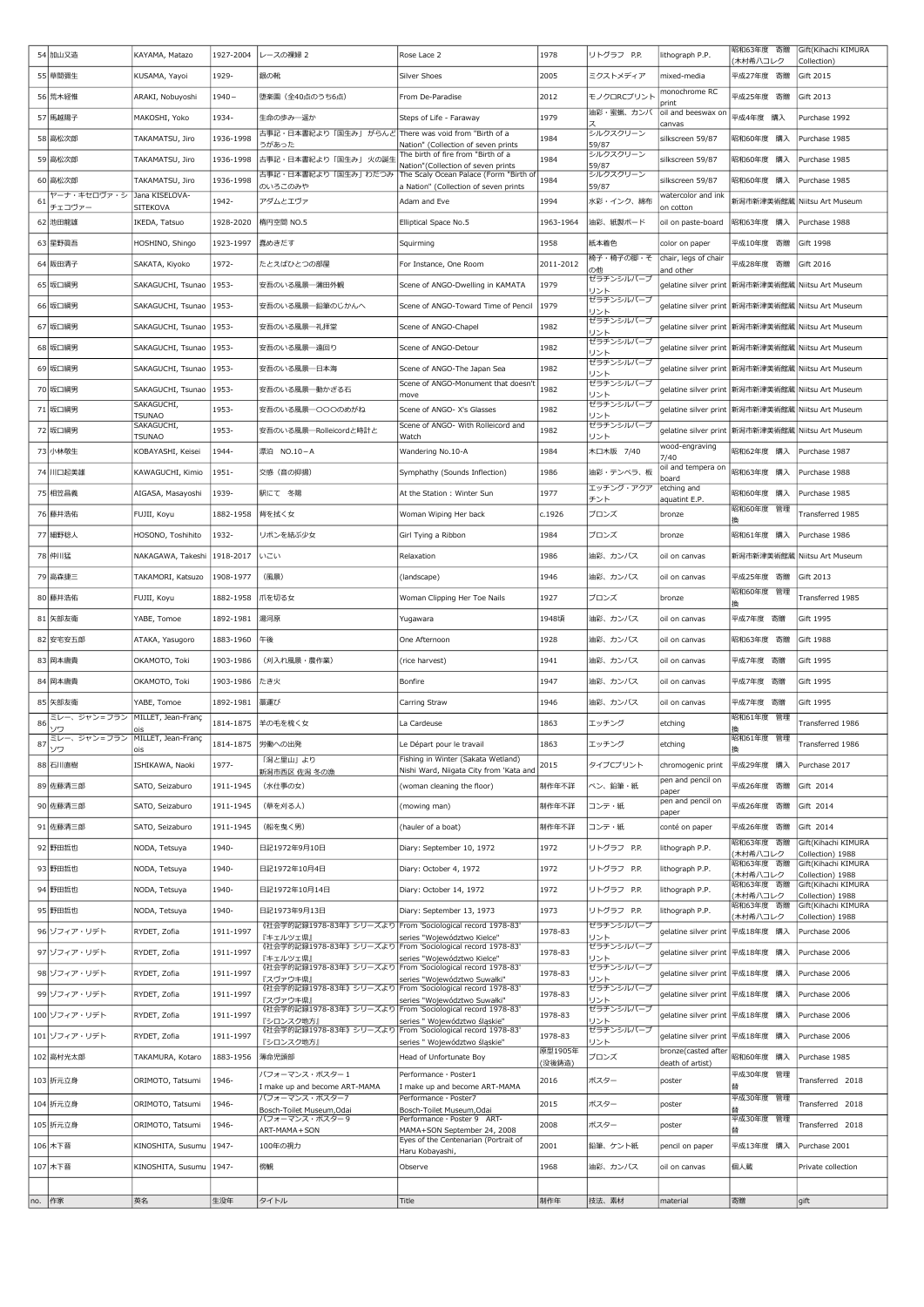|     | 108 ウジェーヌ・カリエール       | CARRIÈRE, Eugène                  | 1849-1906         | もの思いにふける若い娘                                               | Les jeunes filles pensives                                      | 1894~1902<br>頃 | 油彩、カンバス                | oil on canvas                           | 平成7年度 購入                    | Purchase 1995                           |
|-----|-----------------------|-----------------------------------|-------------------|-----------------------------------------------------------|-----------------------------------------------------------------|----------------|------------------------|-----------------------------------------|-----------------------------|-----------------------------------------|
|     | 109 式場庶謳子             | SHIKIBA, Shoouko                  | 1927-2021         | おどるいにしえびと                                                 | Dancing Ancient People                                          | 1995           | 木版                     | woodcut                                 | 新潟市新津美術館蔵                   | Niitsu Art Museum                       |
|     | 110 仲田大二              | NAKADA, Taiji                     | 1913-1992         | 瞽女                                                        | Goze: a Blind Female Strolling Musician  制作年不明                  |                | 油彩、カンバス                | oil on canvas                           | 新潟市新津美術館蔵 Niitsu Art Museum |                                         |
|     | 111 草間彌生              | KUSAMA, Yayoi                     | 1929-             | 幻の野 1995                                                  | Fields of Vision 1995                                           | 1995           | エッチング P.P.             | etching P.P.                            | 平成8年度 寄贈<br>木村希八コレク         | Gift(Kihachi KIMURA<br>Collection) 1996 |
|     | 112 草間彌生              | <b>KUSAMA, Yayoi</b>              | 1929-             | 蝶 1995                                                    | Butterflies 1995                                                | 1995           | エッチング P.P.             | etching P.P.                            | 平成8年度 寄贈<br>木村希八コレク         | Gift(Kihachi KIMURA<br>Collection) 1996 |
|     | 113 草間彌生              | KUSAMA, Yayoi                     | 1929-             | 花と蝶 1995                                                  | Flowers and Butterflies 1995                                    | 1995           | エッチング P.P.             | etching P.P.                            | 平成8年度 寄贈<br>木村希八コレク         | Gift(Kihachi KIMURA<br>Collection) 1996 |
|     | 114 草間彌生              | KUSAMA, Yayoi                     | 1929-             | 靴 (黄)                                                     | Shoes: Yellow                                                   | 1984           | リトグラフ P.P.             | lithograph P.P.                         | 昭和63年度 寄贈<br>木村希八コレク        | Gift(Kihachi KIMURA<br>Collection) 1988 |
|     | 115 草間彌生              | KUSAMA, Yayoi                     | 1929-             | 靴 (緑)                                                     | Shoes: Green                                                    | 1984           | リトグラフ P.P.             | lithograph P.P.                         | 昭和63年度 寄贈<br>木村希八コレク        | Gift(Kihachi KIMURA<br>Collection) 1988 |
|     | 116 草間彌生              | <b>KUSAMA, Yayoi</b>              | 1929-             | 靴 (赤)                                                     | Shoes: Red                                                      | 1984           | リトグラフ P.P.             | lithograph P.P.                         | 昭和63年度 寄贈<br>(木村希八コレク       | Gift(Kihachi KIMURA<br>Collection) 1988 |
|     | 117 草間彌生              | KUSAMA, Yayoi                     | 1929-             | 南瓜(赤)                                                     | Pumpkin: Red                                                    | 1984           | リトグラフ P.P.             | lithograph P.P.                         | 昭和63年度 寄贈<br>木村希八コレク        | Gift(Kihachi KIMURA<br>Collection) 1988 |
|     | 118 草間彌生              | KUSAMA, Yayoi                     | 1929-             | 南瓜(橙)                                                     | Pumpkin: Orange                                                 | 1984           | リトグラフ P.P.             | lithograph P.P.                         | 昭和63年度 寄贈<br>木村希八コレク        | Gift(Kihachi KIMURA<br>Collection) 1988 |
|     | 119 草間彌生              | KUSAMA, Yayoi                     | 1929-             | 南瓜 (黄)                                                    | Pumpkin: Yellow                                                 | 1984           | リトグラフ P.P.             | lithograph P.P.                         | 昭和63年度 寄贈<br>(木村希八コレク       | Gift(Kihachi KIMURA<br>Collection) 1988 |
|     | 120 草間彌生              | KUSAMA, Yayoi                     | 1929-             | 南瓜(小)                                                     | Pumpkin: Small                                                  | 1983           | ミクストメディア               | mixed-media                             | 平成27年度 寄贈                   | Gift 2015                               |
|     | 121 草間彌生              | KUSAMA, Yayoi                     | 1929-             | 南瓜 (中)                                                    | Pumpkin: Medium                                                 | 1985           | ミクストメディア               | mixed-media                             | 平成27年度 寄贈                   | Gift 2015                               |
|     | 122 草間彌生              | KUSAMA, Yayoi                     | 1929-             | 南瓜 (大)                                                    | Pumpkin: Large                                                  | 1985           | ミクストメディア               | mixed-media                             | 平成27年度 寄贈                   | Gift 2015                               |
|     | 123 草間彌生              | KUSAMA, Yayoi                     | 1929-             | かぼちゃ軍団 1994                                               | Pumpkins 1994                                                   | 1994           | エッチング P.P.             | etching P.P.                            | 平成8年度 寄贈<br>木村希八コレク         | Gift(Kihachi KIMURA<br>Collection) 1996 |
|     | 124 草間彌生              | KUSAMA, Yayoi                     | 1929-             | きのこ 1995                                                  | Mushrooms 1995                                                  | 1995           | エッチング P.P.             | etching P.P.                            | 平成8年度 寄贈<br>木村希八コレク         | Gift(Kihachi KIMURA<br>Collection) 1996 |
|     | 125 草間彌生              | <b>KUSAMA, Yayoi</b>              | 1929-             | 秋に横たわる私                                                   | I Who Am Resting in Autumn                                      | 1975           | 水彩・パステル・印<br>刷物(コラージュ) | watercolor, pastel<br>and printed paper | 平成10年度 購入                   | Purchase 1998                           |
|     | 126 草間彌生              | KUSAMA, Yayoi                     | 1929-             | 自画像                                                       | Self-portrait                                                   | 1995           | エッチング P.P.             | etching P.P.                            | 平成8年度 寄贈<br>(木村希八コレク        | Gift(Kihachi KIMURA<br>Collection)      |
|     | 127 谷川晃一              | TANIKAWA, Koichi                  | 1938-             | 森の記憶Ⅲ                                                     | Memory of Forest III                                            | 1991           | シルクスクリーン<br>10/80      | silkscreen 10/80                        | 平成11年度 寄贈                   | Gift 1999                               |
|     | 128 谷川晃一              | TANIKAWA, Koichi                  | 1938-             | 森の記憶IV                                                    | Memory of Forest IV                                             | 1991           | シルクスクリーン<br>10/80      | silkscreen 10/80                        | 平成11年度 寄贈                   | Gift 1999                               |
|     | 129 谷川晃一              | TANIKAWA, Koichi                  | 1938-             | 森の記憶VI                                                    | Memory of Forest VI                                             | 1991           | シルクスクリーン<br>10/80      | silkscreen 10/80                        | 平成11年度 寄贈                   | Gift 1999                               |
|     | 130 小柳耕司              | OYANAGI, Koji                     | 1913-1998         | 森の朝                                                       | Morning in a Forest                                             | 1983           | 油彩、カンバス                | oil on canvas                           | 平成3年度 寄贈                    | Gift 1991                               |
|     | 131 星野眞吾              | HOSHINO, Shingo                   | 1923-1997         | 生きもの                                                      | Creature                                                        | 1971           | インク、紙                  | ink on paper                            | 平成17年度 寄贈                   | Gift 2005                               |
| 132 | ヤーナ・キセロヴァ・シ<br>チェコヴァー | Jana KISELOVA-<br><b>SITEKOVA</b> | 1942-             | 作品名空白 (大きな顔)                                              | <b>SLNKO</b>                                                    | 制作年不明          | オフセット・シルク<br>スクリーン     | offset, silkscreen<br>print             | 新潟市新津美術館蔵 Niitsu Art Museum |                                         |
|     | 133 橋本龍美              | HASHIMOTO, Ryumi                  | 1928-2016         | 山河在り                                                      | In Memory of My Boyhood                                         | 1979           | 紙本着色                   | color on paper                          | 昭和60年度 購入                   | Purchase 1985                           |
|     | 134 森川ユキエ             | MORIKAWA, Yukie                   | 1918-2009         | いきもの                                                      | Creatures                                                       | 1967           | 油彩,カンバス                | oil on canvas                           | 平成12年度 寄贈                   | Gift 2000                               |
|     | 135 宮嶋美明              | MIYAJIMA, Mimei                   | 1913-1985         | 遠い空                                                       | Far Sky                                                         | 1984           | 油彩、カンバス                | oil on canvas                           | 昭和61年度 寄贈                   | Gift 1986                               |
|     | 136 宮嶋美明              | MIYAJIMA, Mimei                   | 1913-1985         | 蝕                                                         | Eclipse                                                         | 1981           | 油彩、カンバス                | oil on canvas                           | 昭和61年度 寄贈                   | Gift 1986                               |
|     | 137 砂井正七              | SAGOI, Shoshichi                  | 1897-1923         | (作品) (裏面あり)                                               | (work) ; verso: another drawing                                 | 制作年不詳          | 鉛筆、紙                   | pencil on paper                         | 平成8年度 寄贈                    | Gift 1996                               |
|     | 138 浜田知明              | HAMADA, Chimei                    | 1917-2018         | カタコンベ                                                     | Catacomb                                                        | 1966           | エッチング・アクア<br>チント E.P.  | etching and<br>aquatint E.P.            | 昭和60年度 購入                   | Purchase 1985                           |
|     | 139 星野眞吾              | HOSHINO, Shingo                   | 1923-1997         | 彼よ… (切れた糸)                                                | My Friend ··· (Snapped String)                                  | 1978           | 顔料・紙(コラー<br>ジュ)、紙      | pigment and paper<br>on paper           | 平成10年度 購入                   | Purchase 1998                           |
|     | 140 阿部展也              | ABE, Nobuya                       | 1913-1971         | 「飢え」より                                                    | From "Starvation"                                               | 1948           | インク、紙                  | ink on paper                            | 昭和60年度 購入                   | Purchase 1985                           |
|     | 141 阿部展也              | ABE, Nobuya                       | 1913-1971  「飢え」より |                                                           | From "Starvation"                                               | 1948           | インク、紙                  | ink on paper                            | 昭和60年度 購入                   | Purchase 1985                           |
|     | 142 宮崎進               | MIYAZAKI, Shin                    | 1922-             | 黒の風景 (鎮魂)                                                 | Black Landscape (Requiem)                                       | 1993           | ミクストメディア               | mixed-media                             | 平成8年度 購入                    | Purchase 1996                           |
|     | 143 小山田二郎             | OYAMADA, Jiro                     | 1914-1991         | 漂着物                                                       | Drifting Debris                                                 | 1972           | 油彩、カンバス                | oil on canvas                           | 昭和60年度 購入                   | Purchase 1985                           |
|     | 144 岡本唐貴              | OKAMOTO, Toki                     | 1903-1986         | トマトとナス                                                    | Tomatoes and Eqqplants                                          | 1946頃          | 油彩、カンバス                | oil on canvas                           | 平成7年度 寄贈                    | Gift 1995                               |
|     | 145 岡本唐貴              | OKAMOTO, Toki                     | 1903-1986         | (静物・野菜)                                                   | (still life with vegetables)                                    | 制作年不詳          | 油彩、カンバス                | oil on canvas                           | 平成7年度 寄贈                    | Gift 1995                               |
|     | 146 矢部友衛              | YABE, Tomoe                       | 1892-1981         | 瓶と蜜柑                                                      | Bottle and Mandarin Oranges                                     | 1949           | 油彩、カンバス                | oil on canvas                           | 平成7年度 寄贈                    | Gift 1995                               |
|     | 147 山上嘉吉              | YAMAKAMI, Kakichi                 | 1901-1991         | 静物 (ねぎと柿)                                                 | Still Life with Leeks and Kakis                                 | 1947           | 油彩、カンバス                | oil on canvas                           | 平成7年度 寄贈                    | Gift 1995                               |
|     | 148 山上嘉吉              | YAMAKAMI, Kakichi                 | 1901-1991         | 林檎                                                        | Apples                                                          | 1948           | 油彩、カンバス                | oil on canvas                           | 平成7年度 寄贈                    | Gift 1995                               |
|     | 149 富川潤一              | TOMIKAWA, Jun'ichi                | 1907-1995         | 本町市場にて                                                    | At the Honcho Market                                            | 1975           | 油彩,カンバス                | oil on canvas                           | 平成7年度 管理換                   | Transferred 1995                        |
|     | 150 鳥居敏文              | TORII, Toshifumi                  | 1908-2006         | 野外群像 (平和へのねがい)                                            | Group in the Field - Hope for Peace                             | 1980           | 油彩、カンバス                | oil on canvas                           | 昭和62年度 寄贈                   | Gift 1987                               |
| 151 | エーリヒ(アリク)・ブラ<br>ウアー   | BRAUER, Erich "Arik"   1929-2021  |                   | 『20のハシディームの物語』バアルシェー XX CHASSIDISCHE ERZÄHLUNGEN:<br>ムの使徒 | DER BOTE DES BAALSCHEM - JECHIEL                                | 1972-1973      | エッチング・アクア<br>チント       | etching and<br>aquatint 19/300          | 平成10年度 購入                   | Purchase 1998                           |
| 152 | エーリヒ(アリク)・ブラ<br>ウアー   | BRAUER, Erich "Arik"   1929-2021  |                   | 『20のハシディームの物語』ヌードル入り XX CHASSIDISCHE ERZÄHLUNGEN:<br>スープ  | DIE TEIGSUPPE - ELIMELECH VON                                   | 1972-1973      | エッチング・アクア<br>チント       | etching and<br>aquatint 19/300          | 平成10年度 購入                   | Purchase 1998                           |
| 153 | エーリヒ(アリク)・ブラ<br>ウアー   | BRAUER, Erich "Arik"   1929-2021  |                   | 『20のハシディームの物語』砂糖                                          | XX CHASSIDISCHE ERZÄHLUNGEN:<br>DER ZUCKER - SCHLOMO VON KARLIN | 1972-1973      | エッチング・アクア<br>チント       | etching and<br>aquatint 19/300          | 平成10年度 購入                   | Purchase 1998                           |
|     | 154 寺田政明              | TERADA, Masaaki                   | 1912-1989         | 灯の中の相談                                                    | Talk under the Candlelight                                      | 1950           | 油彩、カンバス                | oil on canvas                           | 平成4年度 購入                    | Purchase 1992                           |

|     | 特集展示「Long Life Artist」<br>常設展示室 |    |     |      |                    |     |                       |                                            |    |                      |  |
|-----|---------------------------------|----|-----|------|--------------------|-----|-----------------------|--------------------------------------------|----|----------------------|--|
| no. | $\overline{\phantom{a}}$        | 英名 | 生没年 | ヌイトル | <sup>1</sup> Title | 制作年 | 表材<br>技法、<br>- 214.7% | and the company of the company<br>material | 寄贈 | <b>11.000</b><br>aıt |  |